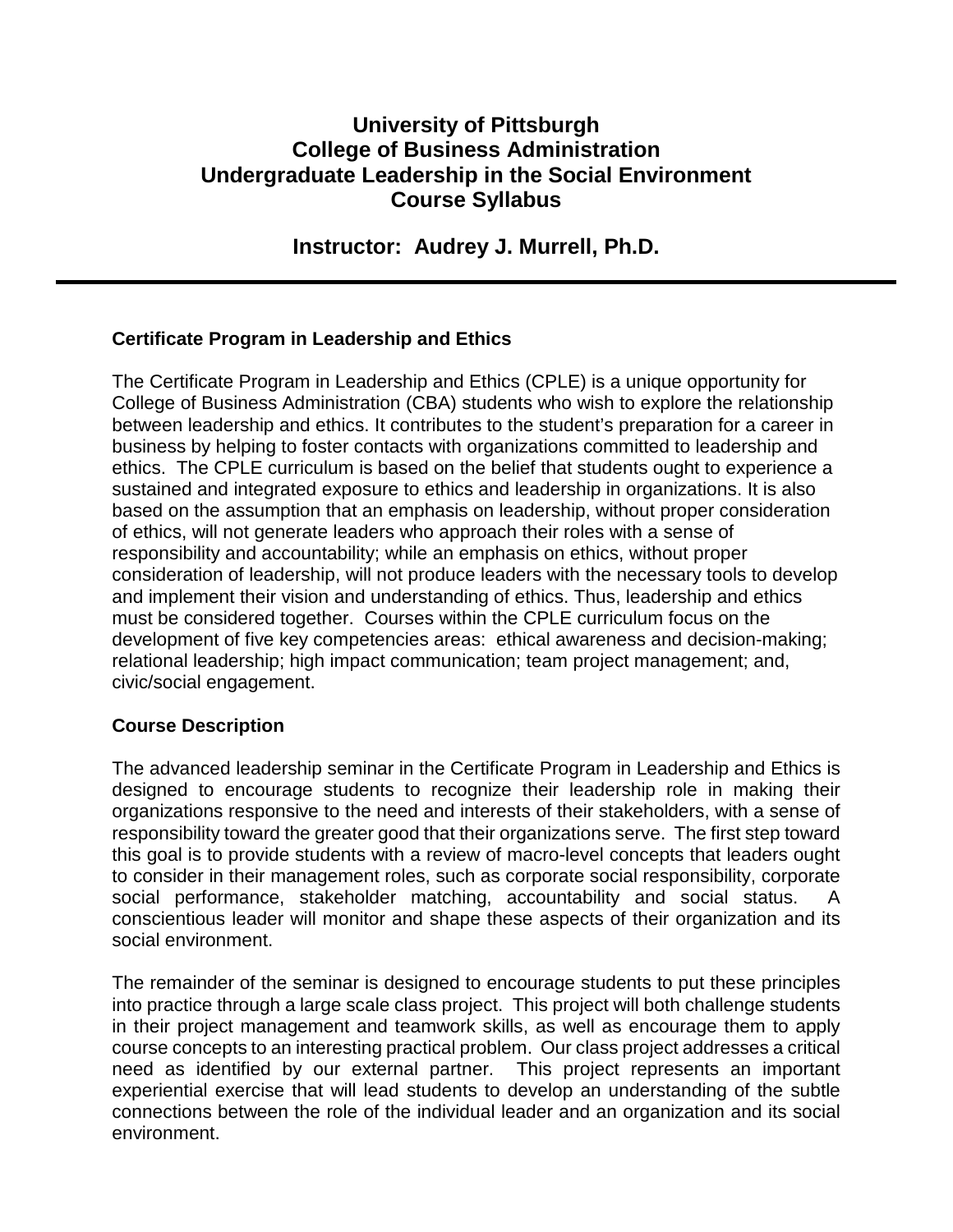### **Course Objectives**

Upon completion of the course, students will have accomplished the following:

- 1. Developed an understanding of macro-level concepts related to corporate social responsibility and corporate social performance as a leadership model for managing the relationship between organizations and society.
- 2. Participated in a team case presentation to a client, in which students teams will be charged with applying course concepts to a case problem generated by a client/local firm.
- 3. Developed an ability to apply the concepts of CSR thru completing a community impact project that includes recommendations concerning corporate social responsibility within a contemporary business context.
- 4. Enhanced their project management skills by working as part of a small team on a large class project

#### **Course Requirements and Grading**

*All course materials, assignments and handouts can be accessed via CourseWeb.*

#### *Class Participation 20%*

.

This course relies very heavily on discussion and interactive learning. Therefore, attendance and participation are required and account for 20% of your overall participation grade. This will be measured by the extent of your preparation, consistency of your attendance and quality of your contribution to the class discussion will be evaluated and constitute your grade for class participation. If you cannot attend class, you are required to notify the instructor 24 hours prior to the schedule class meeting. Two consecutive absences from class require written medical or family emergency verification. Your performance in group activities, discussions and assignments also count toward this portion and be evaluated via peer feedback at the end of the project in this class.

#### *Two CSR Essays (One Page Papers) 20%*

Based on class discussions and readings, each student will be ask to prepare two (2) a one-page essays on an issues relevant to corporate social responsibility and leadership in a social environment. The topics of the essays will be reviewed in class and are based on key concepts in corporate social performance, stakeholder matching and accountability and food security. Deadlines for each are listed on the course outline.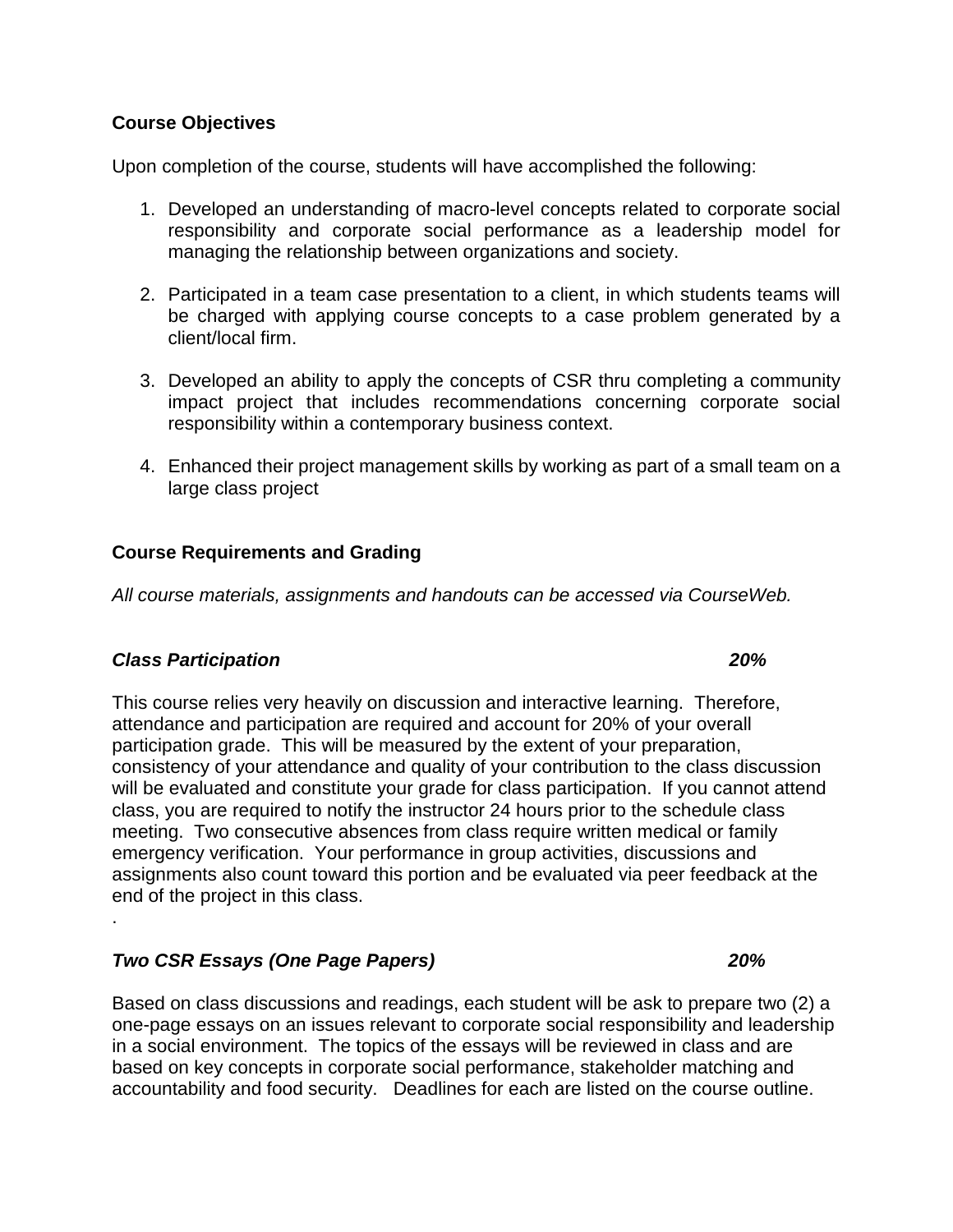#### *Mid-Term Analysis & Presentation to Client 30%*

Each student will be asked to review a case study/problem on a corporate social responsibility/social performance issue based on issues/challenges posed by our project partner. In assigned pairs, students will have one week to prepare a response to the case in the form of a PowerPoint presentation and one page handout. Each student team will then present their solutions to the author of the case (the client) during the mid-term analysis session and respond to questions from the instructors and the client. A student pair's grade will be the sum of faculty evaluation (80 points) as well as feedback from the client (20 points).

# *Class CSR Project 30%*

This advanced ethics and leadership seminar is designed to encourage students to recognize their leadership role in making their organizations responsive to the need and interests of their stakeholders, with a sense of responsibility toward the greater good that their organizations serve. Our project will both challenge students in their project management and teamwork skills, as well as encourage them to apply course concepts to an interesting practical problem. We will focus the issue of socially responsible investment and how one can effectively make the "business case" for this type of action within the context of the core principles of CSR studied in class. Within small teams, students will analyze the preferences of a designated stakeholder group and then provide and analysis and set of recommendations to our external client on how they can most effectively make the business case for social impact investments sponsored by the firm.

As with other projects within the CPLE curriculum, the essentials of the effective project management process will be followed:

- **Project Scope of Work Statement:** Outlines (1-2 pages) project ideas, statement of team expectations & personal team learning objectives, potential organization benefits, and deliverables.
- **Team Meetings w/ Professor**: Your project team will have met with the professor a minimum of 2 times during the term. These meetings will focus on doing team reflections regarding the content connection to corporate social responsibility, problem shooting, identifying outside resources and other related issues.
- **Project Progress Reports**: Two progress reports in the form of a memo (1 -2 pages) confirming project parameters, tasks completed, service performed to date, use of external resources and brief summary of reflections and potential findings.
- **Peer Feedback Assessment:** Completion of team development of a peer review instrument that will be provided by the instructor. Assessment is to provide feedback both to members of the team and to the instructor on the level of participation within the project team.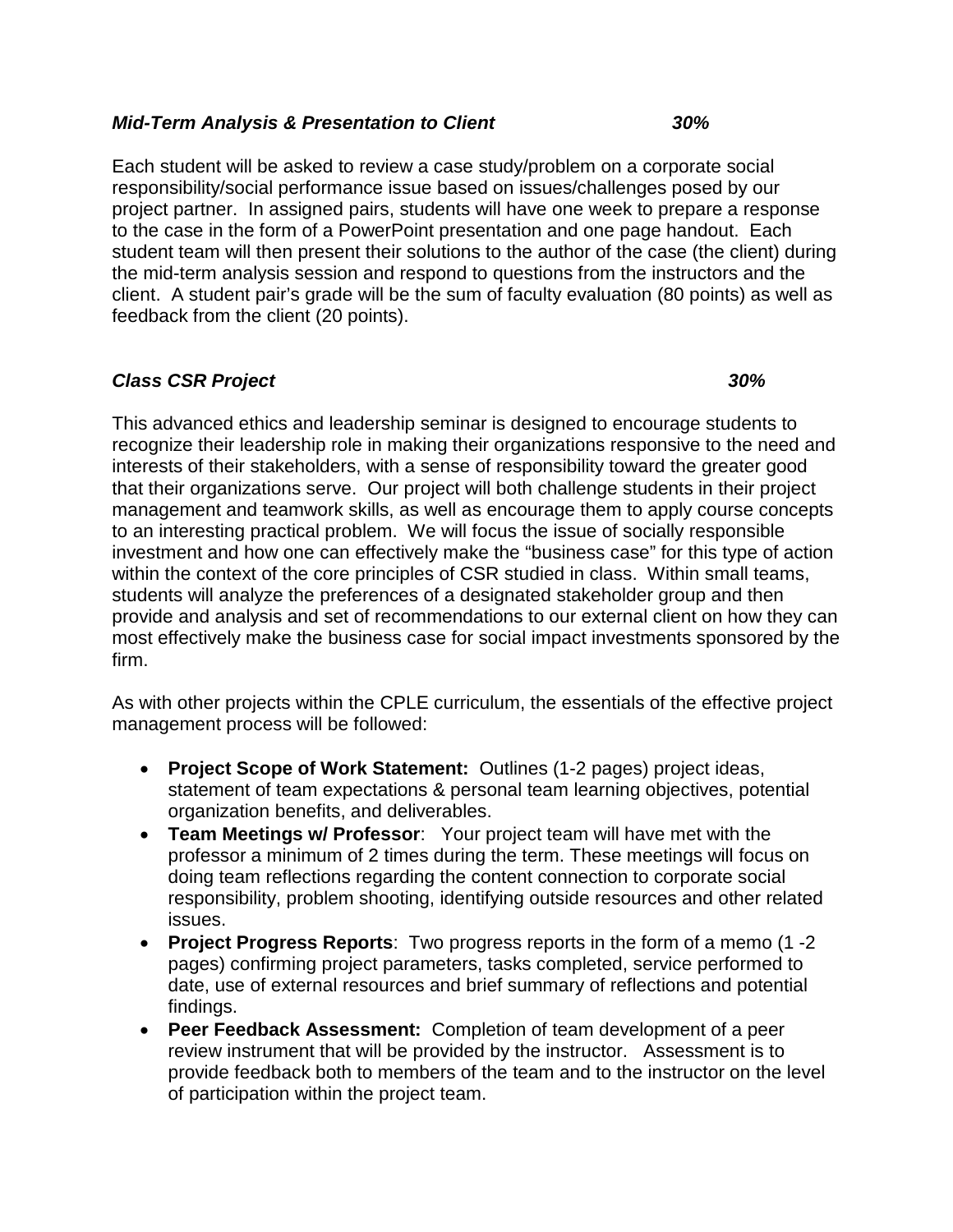- **Management Presentation:** Each team will provide a member to participate in an overall project presentation delivered to the professor and the client. This presentation will summarize project, findings and what team learned professionally and personally; presentations should also demonstrate how course concepts, theories, etc. provided insights on the video's content and value.
- **Client Feedback**: Each client will be contacted by the instructor to confirm that all students on the team were actively engaged in the training project, spent a minimum number of hours working with the client and, as a member of a project team, acted professionally in its interactions with its constituents. Students not meeting the expectations, spirit and intent of the assignment will receive "penalty points" in determining what grade they will receive on the report and presentation.

# **Grading**

The following grading scale will be used to compute your final letter grade for the course. The grade earned for the Team project components is the grade earned by all members of the project management team. The CBA guidelines for grading are also available for your reference in *CourseWeb*.

| $A+$ 99 – 100 |          | B+ 86-89 C+ 75-78 D+ 65-67 |  |
|---------------|----------|----------------------------|--|
| A 95-98       |          | B 82-85 C 71-74 D 62-64    |  |
| A- 90 – 94    | B- 79-81 | C- 68-70 D- 59-61          |  |

### **Code of Ethics and Academic Integrity**

Any violation of the Guidelines for Academic Integrity will lead to serious consequences. This includes writing of cases and papers as well as exams. Please make sure you are familiar with these guidelines which can be found at [http://www.katz.pitt.edu.](http://www.katz.pitt.edu/) If you have any uncertainty about what is acceptable collaboration, please check with me.

### **Make-Up and Attendance Policies**

Class attendance is a mandatory and graded aspect of this course. Students are required to notify the instructor 24 hours prior to the scheduled class of any absences. Only absences for personal illness and/or medical emergencies will be considered excused absences. Make-ups for the mid-term examination are provided only with verified family and/or medical *emergency* and must be taken within two (2) weeks of the scheduled exam date. There is no make-up provided for the final project. Incomplete (I) grades are given for health/medical emergencies only and must be approved by the instructor prior to the final class session.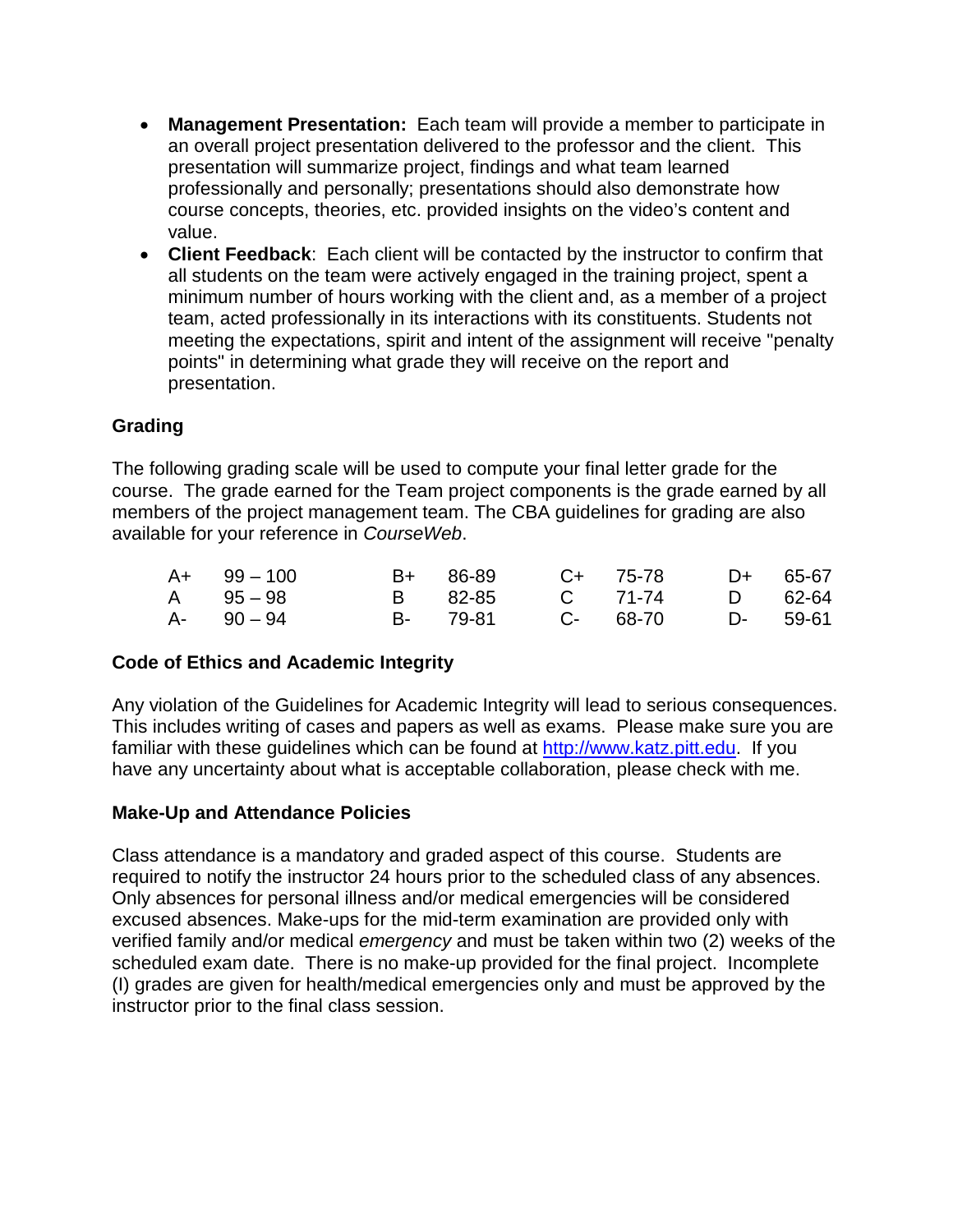#### **Important University Resources**

In regard to university policies and resources, first and foremost, students are encouraged to hold me (and any faculty member at this university for that matter) fully-accountable for the detailed specific standards for faculty behavior outlined in such official documents as the university's policy on non-discrimination, the university policy on sexual harassment, and the university policy on academic integrity. Copies of these policies are available in the CBA main office.

In addition to these policies, we am also a tremendous supporter of the efforts and services which are made available to students by the following offices:

- . Office of Disability Resources and Services (DRS) (216 William Pitt Union, 648- 7890) DRS provides a broad range of support and services to assist students, faculty and staff with disabilities. Such disabilities may include visual impairment, auditory impairment, mobility impairment and "hidden" disabilities, such as ADD, AHD and psychological disabilities.
- . Learning Skills Center (311 William Pitt Union, 648-7920) This office offers a range of services which are designed to help students develop their skills in areas such as math, reading, study skills, time management and test taking.
- Writing Center (501 Cathedral of Learning, 624-6556) As a former tutor in the Writing Center, I am in an excellent position to recommend this valuable service. In short, students can make appointments to work one-on-one with a person who will give patient assistance and valuable advice on a variety of writing concerns.

Finally, on a personal note, we take great pride in the constructive relationship we have with the dedicated advisors in the CBA. While all of the advisors have heavy work loads, we have been amazed by how academic advisors will consistently go above and beyond to act in the best interests of students. Thus, if you have any personal and/or academic problems which may inhibit your progress in school or in life-in-general, we can personally attest to the fact that your advisor in the CBA will be "in your corner." Be sure to keep in contact with your advisor - particularly if you are facing any difficulties.